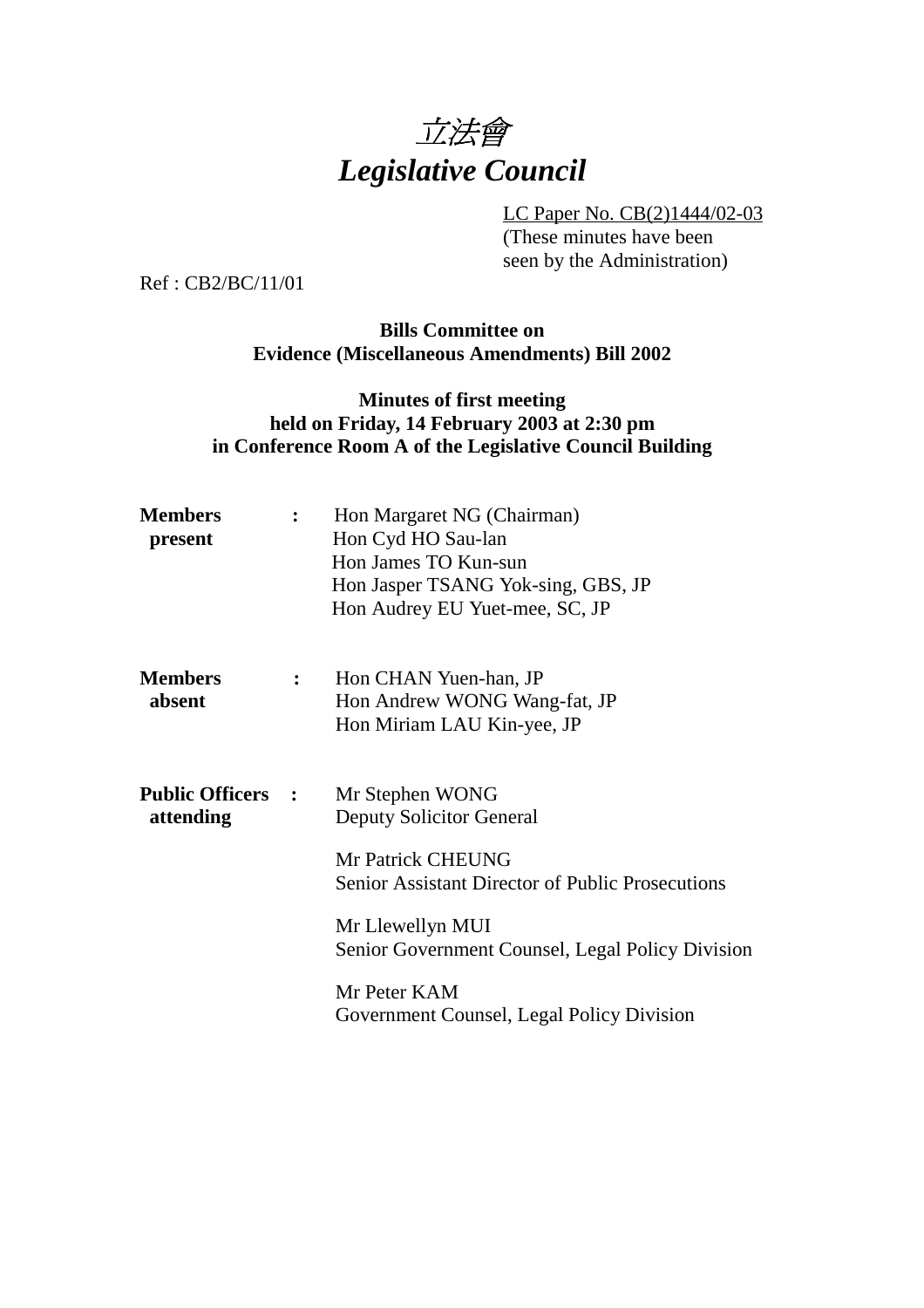|                               |                | Miss Selina LAU<br>Government Counsel, Law Drafting Division |
|-------------------------------|----------------|--------------------------------------------------------------|
| <b>Clerk</b> in<br>attendance | $\ddot{\cdot}$ | Mrs Percy MA<br>Chief Assistant Secretary (2)3               |
| <b>Staff</b> in<br>attendance | $\ddot{\cdot}$ | <b>Miss Kitty CHENG</b><br>Senior Assistant Legal Adviser 5  |
|                               |                | Mr Paul WOO<br>Senior Assistant Secretary (2)3               |

#### Action

## **I. Election of Chairman**

Miss Margaret NG was elected Chairman of the Bills Committee.

## **II. Meeting with the Administration**

(The Bill circulated vide LC Paper No. CB(3)632/01-02; the Legislative Council Brief issued by the Department of Justice (File Ref : LP911/00/1C/LP911/00/2C); LC Paper Nos. LS99/01-02; CB(2)1167/02-03(01); 1168/02-03(01) to (05); 1169/02-03(03) and 1199/02-03(01))

2. The Administration tabled at the meeting a comparison of the provisions of the Evidence (Miscellaneous Amendments) Bill 2002 with the Criminal Procedure (Amendment) Bill 1990 on competence and compellability of spouses in criminal proceedings (circulated after the meeting vide LC Paper No.  $CB(2)1199/02-03(01)$ . The comparison was produced at the request of the legal adviser to the Bills Committee.

3. The Bills Committee deliberated (index of proceedings attached at **Annex**).

4. The Administration was requested to -

*Part I of the Bill*

(a) explain why the age of "a child of the family" to whom the proposed section 57 of the Criminal Procedure Ordinance applied should be set at the age of under 16 years, and why the new section did not apply to a person who was over the age of 16 years but not in a position to give evidence, e.g. mentally incapacitated persons;

*-* 2 -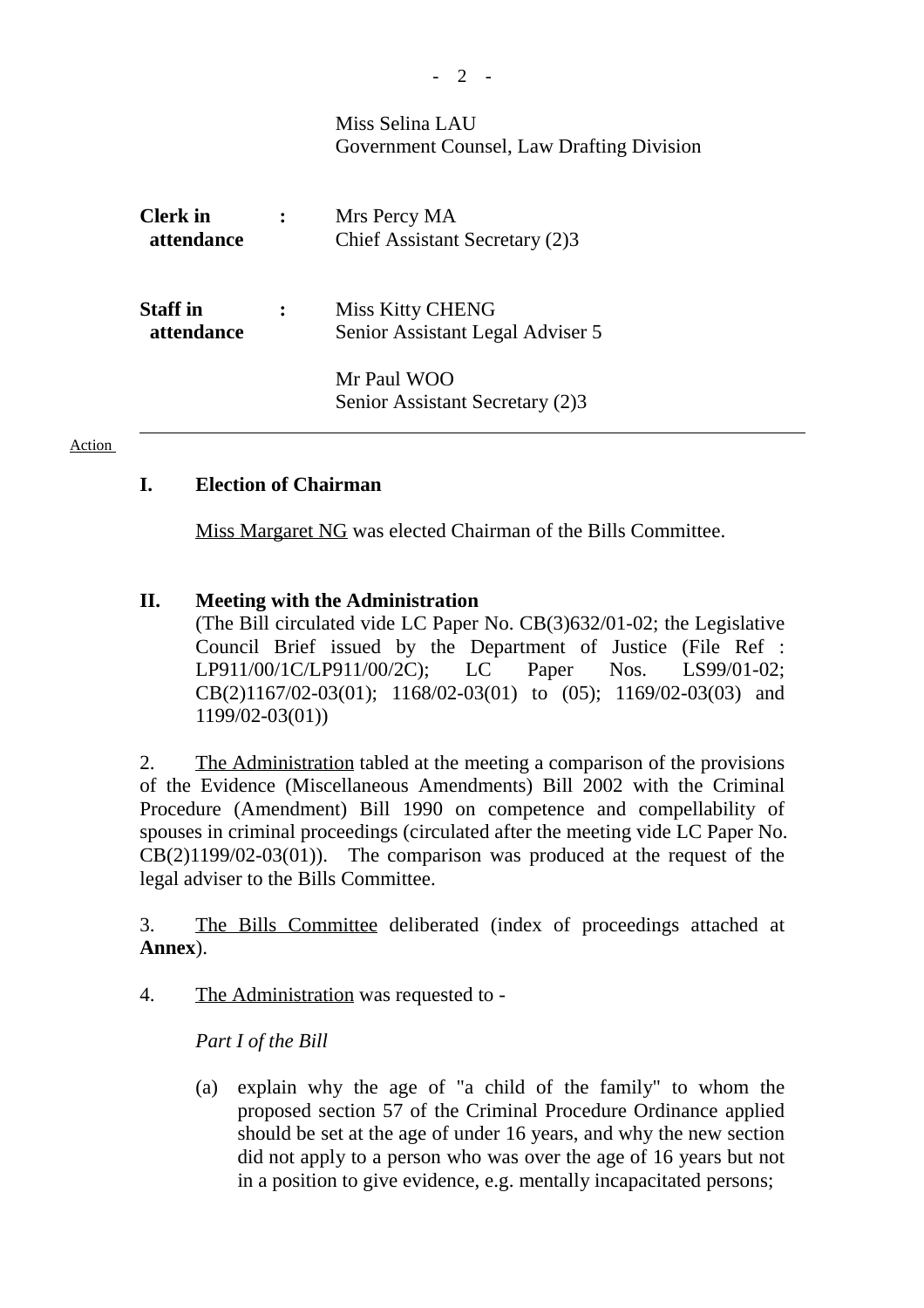- (b) provide more information on the case "*Trezesinski v Daire (1986) 21 A Crime R*" in South Australia which the court had refused to grant exemption to the spouse of the accused from the obligation to give evidence against the accused (Administration's information note on experience in overseas common law jurisdictions in Appendix III of LC Paper No. CB(2)1167/02-03(01) refers);
- (c) respond to a member's opinion that the proposed section 57(3) of the Criminal Procedure Ordinance might not be necessary in view of the proposed section 57A which provided for the right of the spouse of an accused to apply to the court for exemption from obligation to give evidence for the prosecution;

*Part II of the Bill*

- (d) explain whether the same threshold (proposed section 79I(2) of the Criminal Procedure Ordinance) would be adopted by the court in granting permission for the giving of evidence by way of live television link in both civil and criminal proceedings, and if not, what were the differences;
- (e) provide the number of cases (both civil and criminal) in the past three years where a party had requested to obtain the evidence of an overseas witness;
- (f) address members' concern about the rights and immunities of and safeguards provided to overseas witnesses giving evidence via live television link; and
- (g) provide information on the rules to be made by the Chief Justice under proposed section 79L of the Criminal Procedure Ordinance concerning the giving of evidence by way of a live television link.

(*Post-meeting note -* The Administration's responses were circulated vide LC Paper Nos. CB(2)1446/02-03(01) and (02) respectively on 12 March 2003.)

5. The Bills Committee agreed that the Hong Kong Bar Association should be invited to submit written views on Part II of the Bill concerning proposals for a Hong Kong court to take evidence from witnesses overseas via live television link in criminal proceedings.

(*Post-meeting note -* A letter dated 10 March 2003 from Mr Andrew BRUCE on behalf of the Bar Association was circulated vide LC Paper No. CB(2)1446/02-03(03) on 12 March 2003.)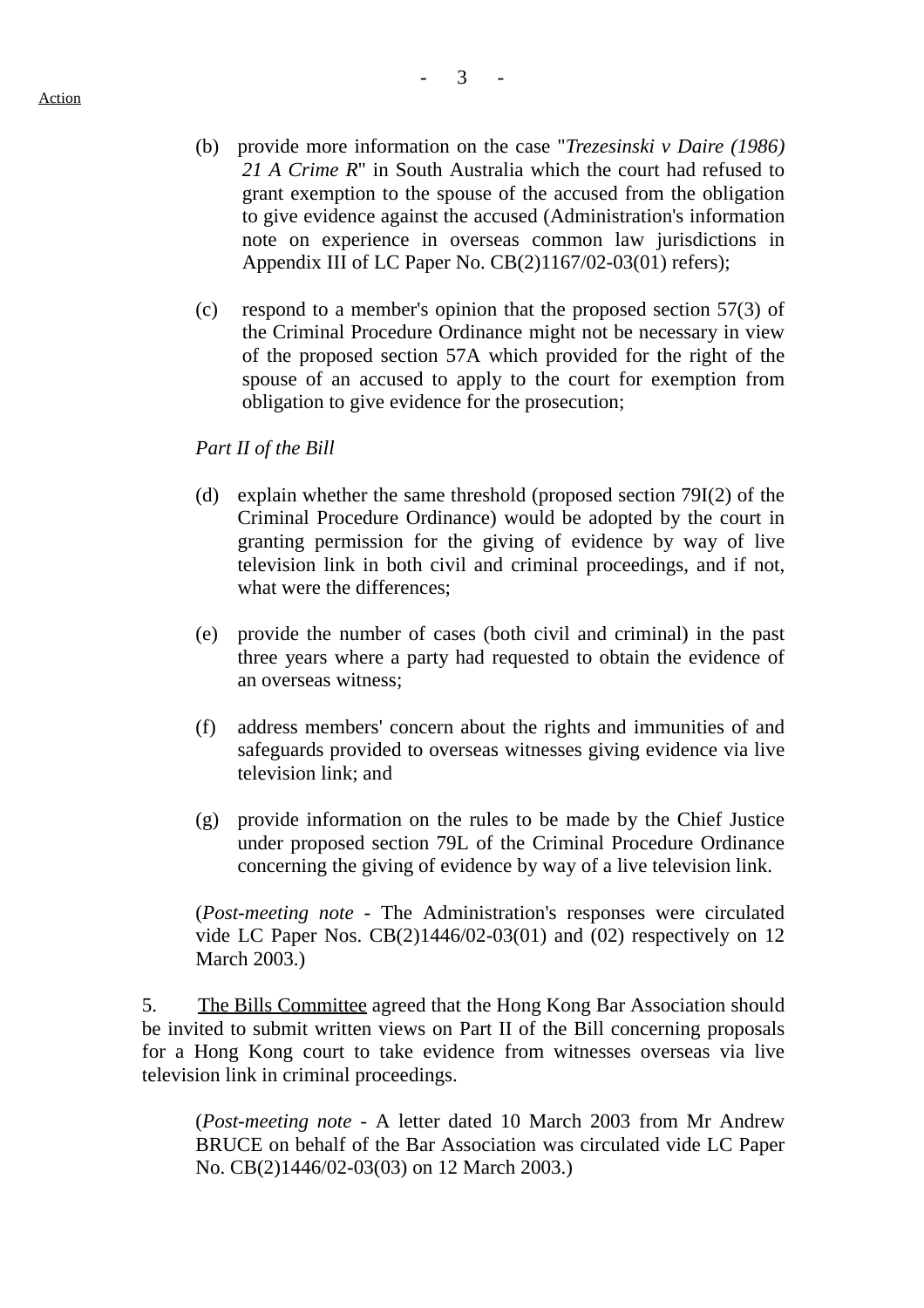# **III. Date of next meeting**

6. The second meeting of the Bills Committee was scheduled for 14 March 2003 at 2:30 pm.

7. The meeting ended at 10:40 am.

Council Business Division 2 Legislative Council Secretariat 12 March 2003

#### Action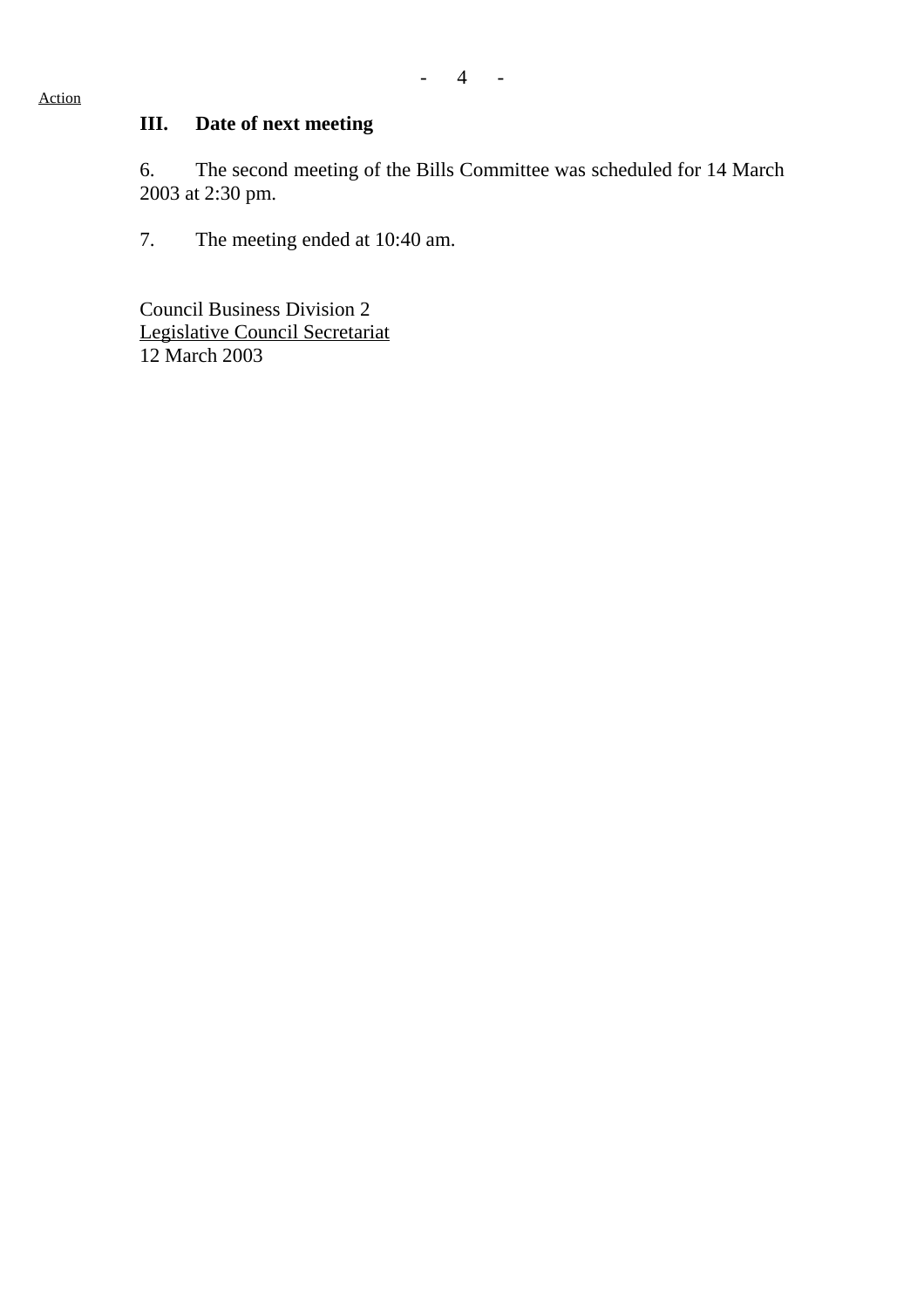#### **Annex**

## **Proceedings of first meeting of the Bills Committee on Evidence (Miscellaneous Amendments) Bill 2002 on Friday, 14 February 2003 at 2:30 pm in Conference Room A of the Legislative Council Building**

| <b>Time Marker</b> | S <b>peaker(s)</b>                              | Subject(s)                                                                                                                                                                                                                                                               | <b>Action</b>                                                |
|--------------------|-------------------------------------------------|--------------------------------------------------------------------------------------------------------------------------------------------------------------------------------------------------------------------------------------------------------------------------|--------------------------------------------------------------|
|                    |                                                 |                                                                                                                                                                                                                                                                          | required                                                     |
| $000000 - 000059$  | Ms Cyd HO/<br>Ms Audrey EU/<br>Miss Margaret NG | Election of Chairman of the Bills<br>Committee                                                                                                                                                                                                                           |                                                              |
| 000100 - 001807    | Chairman/<br>Administration                     | Introduction<br>Evidence<br>the<br>on<br>(Miscellaneous Amendments) Bill 2002                                                                                                                                                                                            |                                                              |
| 001808 - 001823    | Chairman                                        | Arrangement for a visit to the Technology<br>Court                                                                                                                                                                                                                       |                                                              |
| 001824 - 002002    | Administration                                  | Advantages of the arrangement for giving<br>of evidence via live television link                                                                                                                                                                                         |                                                              |
| 002003 - 002133    | Chairman                                        | Discussion papers issued to members for<br>the meeting                                                                                                                                                                                                                   |                                                              |
| 002134 - 003334    | Ms Audrey EU/<br>Chairman/<br>Administration    | Whether the same threshold specified in<br>proposed section 79I(2) of the Criminal<br>Procedure Ordinance (CPO) would apply<br>to both civil and criminal proceedings in<br>respect of giving of evidence by way of<br>live television link                              | Admin to explain<br>the difference, if<br>any                |
| 003335 - 003559    | Ms Audrey EU/<br>Chairman                       | The Hong Kong Bar Association to be<br>invited to provide views on Part II of the<br><b>Bill</b>                                                                                                                                                                         | Clerk to invite<br>submission from<br><b>Bar Association</b> |
| 003600 - 003644    | Ms Audrey EU/<br>ALA5                           | Comparison of the provisions of the<br>Evidence (Miscellaneous Amendments)<br>Bill 2002 with the Criminal Procedure<br>(Amendment) Bill 1990 on competence<br>and compellability of spouses in criminal<br>proceedings<br>(LC)<br>Paper<br>No.<br>$CB(2)1199/02-03(01))$ |                                                              |
| 003645 - 005228    | Ms Audrey EU/<br>Chairman/<br>Administration    | Different<br>legislative<br>requirements<br>regarding compellability of a spouse to<br>give evidence for the accused or a co-<br>accused                                                                                                                                 |                                                              |
| 005229 - 010618    | Ms Cyd HO/<br>Administration/<br>Chairman/      | Why the age of "a child of the family"<br>under proposed section 57 of CPO should<br>be set at the age of under 16 years; and<br>Number of cases where a party had<br>requested to obtain the evidence of an<br>overseas witness                                         | Admin to respond<br>in writing                               |